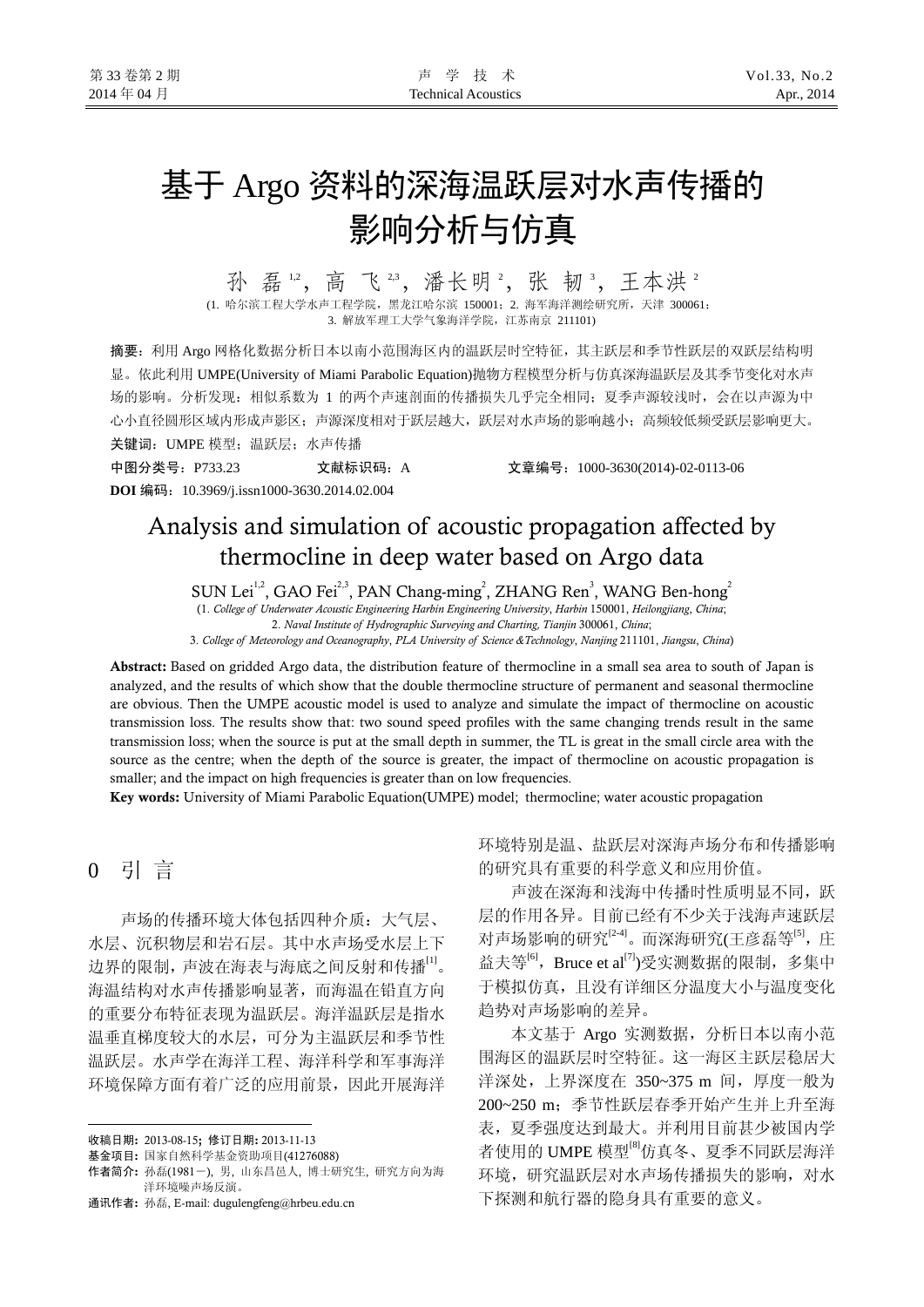#### 1 UMPE 水声模型

UMPE 模型[8]是由美国迈阿密大学和海军研究 院联合开发的一种海洋水下抛物方程模型。抛物方 程方法由 Tappert F. D.<sup>[9]</sup>引入进行水声传播衰减的 研究,其声场数值模型通常叫做抛物方程模型(PE models)[9,10]。柱坐标系下的 Helmholtz 方程为:

$$
\frac{1}{r}\frac{\partial}{\partial r}\left(r\frac{\partial p}{\partial r}\right) + \frac{1}{r^2}\frac{\partial^2 p}{\partial \varphi^2} + \frac{\partial^2 p}{\partial z^2} + k_0^2 n^2(r, z, \varphi)p = -4\pi P_0 \delta(\vec{x} - \vec{x}_s)
$$
\n(1)

$$
p(r, z, \varphi, \omega t) = p(r, z, \varphi) e^{-i\omega t}
$$
 (2)

式中:  $p(r, z, φ, ωt)$  为声压; r 为距离; ω 为圆频率;  $z \nrightarrow \pi$  水 深;  $k_0 = \omega / c_0 \nrightarrow \pi$  参 考 波 数;  $n(r, z, \varphi) =$  $c_0$ /  $c(r, z, φ)$ 是声学折射率参数,  $c(r, z, φ)$  为声速; *zs* 为声源所在深度, *<sup>S</sup> x* 为点(*r* =0,*z*=*zs*)。设解的形 式为:

$$
p(r, z, \varphi) = P_0 \sqrt{\frac{R_0}{r}} \psi(r, z, \varphi) e^{ik_0 r}
$$
 (3)

当 $r = R_0$ 时,  $|v|=1$ ,  $|p|=P_0$ , 经过计算可得到 $v$ 满 足的偏微分方程为

$$
\frac{\partial^2 \psi}{\partial r^2} + 2ik_0 \frac{\partial \psi}{\partial r} + \frac{1}{r^2} \frac{\partial^2 \psi}{\partial \varphi^2} + \frac{\partial^2 \psi}{\partial z^2} +
$$
  

$$
k_0^2 (n^2 - 1 + \frac{1}{4k_0^2 r^2}) \psi = 0
$$
 (4)

基于远场近似,对上式作近似简化处理,得到 抛物型方程模型:

$$
\frac{\partial \psi}{\partial r} = \frac{i}{2k_0} \frac{\partial^2 \psi}{\partial z^2} + \frac{2i}{k_0} (n^2 - 1)\psi
$$
\n(5)

利用降阶、初始边界、分裂—步近傅里叶算法  $(PE/SSF<sup>[11]</sup>)$ 可得:

$$
\psi(r+\Delta r) = e^{-ik_0\int_r^{r+\Delta r} H_{op}(r')dr'} \psi(r) \tag{6}
$$

将式(6)代入声压表达式(3),可以计算声压场。 该模式的灵活性较大,适用性较强,对低频远 距离的传播衰减模拟效果较好。采用分裂—步近算 法能有效解决纯初始值问题。本文研究深海温跃层 对水声传播损失的影响,采用 200Hz 的低频声源, 简正波模型的低频频散效应较为显著。而几何学理 论则限制了射线理论模型,更适合于高频率声源, 故采用 UMPE 抛物模型理论上更加适合于研究低 频中远场海洋环境传播损失场。

2 温跃层时空分布特征

本文使用中国 Argo 实时数据中心提供的网格

化数据[12], 利用 Akima 插值法将数据处理到间隔 1 m 的距离上,并利用垂直梯度法判别温跃层,分析 日本以南小区域温跃层时空特征。张旭[2]在分析菲 律宾海温跃层时将深海(深度>200 m)主跃层判定标 准定义为 0.02 °C/m,季节性跃层为 0.05 °C/m。本 文为了体现跃层的整体性,突出对声判定传播的影 响,将主跃层和季节性跃层的判定标准统一定为 0.02 °C/m。取两个剖面进行分析(如图 1 所示)。



Fig.1 Section positions in the sea area to the south of Japan

图 2 为剖面跃层分布。将温度垂直梯度小于 0.02 °C/m 视为非温跃层区域,如图 2 中空白处。其 中图 2(a)、2(b)、2(c)、2(d)为剖面 1, 图 2(e)、2(f)、 2(g)、2(h)为剖面 2。不难发现东西两个断面的跃层 分布特征类似,主跃层常年稳居深海,春季开始季 节性跃层产生并上升至海表,夏季达到最强,秋季 季节性跃层又复减弱。冬季(2 月)主跃层强度最大约 为 0.036 °C/m, 上界深度在 350~375 m 之间, 厚度 一般为 200~250 m,3~4 月主跃层开始抬升,厚度 和强度较为稳定。夏季主跃层强度达到最大,约为 0.042 °C/m,跃层上界南部较北部深,平均厚度约 为 250 m。秋季(11 月)主跃层的最大强度约为 0.0375 °C/m,南部主跃层向上抬升,逐步接近冬季 跃层分布特征。

季节性跃层从春季开始产生,并上升至海表, 夏季强度最大,秋季又复减弱,冬季消失。总体来 说,季节性跃层相对于主跃层分布深度浅、厚度小、 垂直梯度大、变化幅度大。3~4 月季节跃层开始产 生, 上界深度在 10~20m 之间, 厚度在 30~45m。5 月跃层上升至海表,跃层厚度在 35~50m 之间, 最 大强度可达 0.11 °C/m。夏季跃层受太阳辐射影响 进一步加强,最大强度约 0.28 °C/m,厚度南北较为 一致,约为 126~151 m,最大强度出现在 20~50 m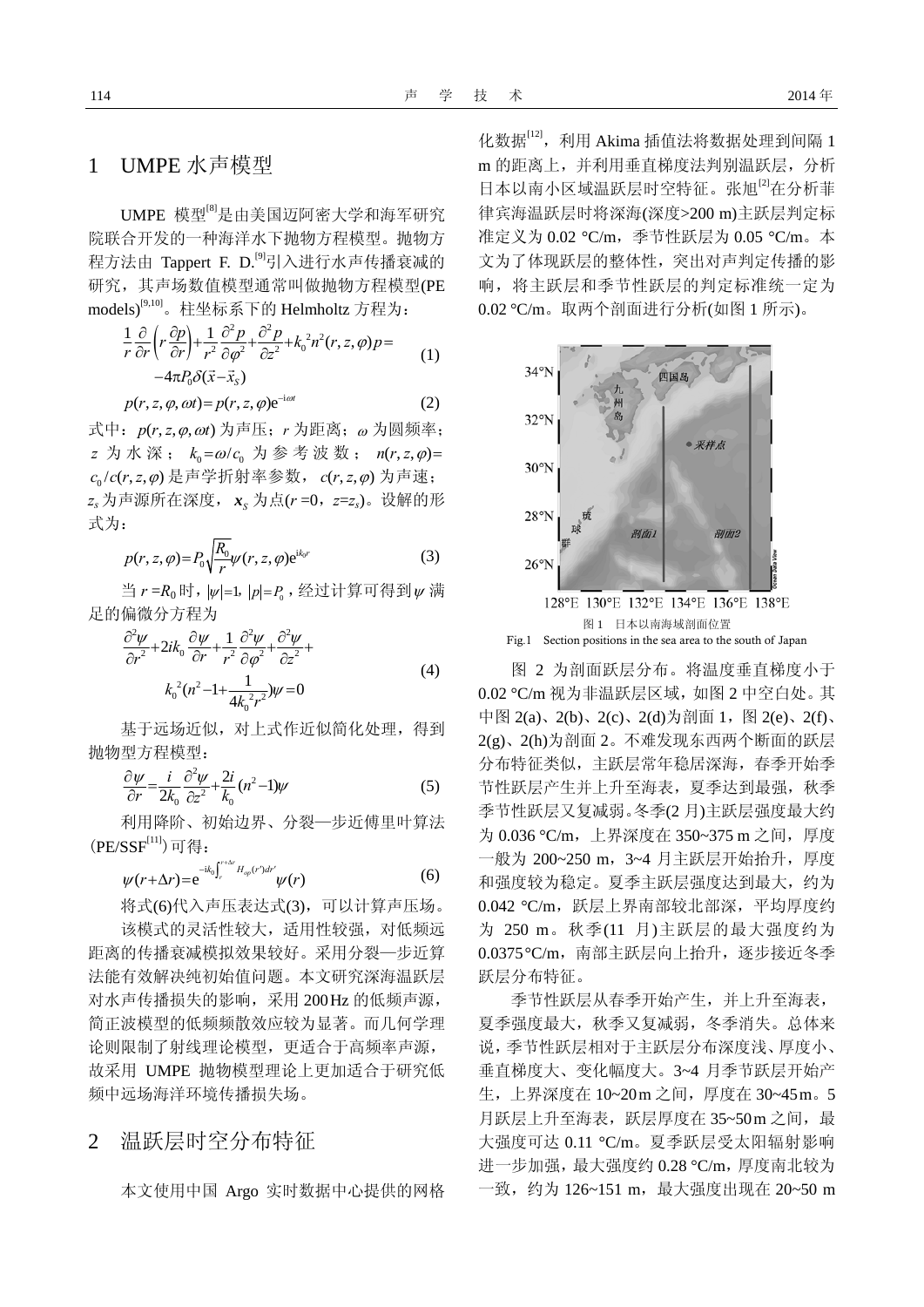的水层。从 8 月开始,跃层开始加深,到 9 月时上 界在 30~35 m 之间, 下界在 150~175 m; 11 月上界 在 60~80 m 之间, 下界在 150~215 m 之间, 最大强 度减弱到 0.12 °C/m。



summer, h: winter); 值得注意的是日本以南海域 300 m 以下水层常 年存在一个暖水团,该水团区域上下层混合较大,

使得该区域的季节性跃层和主跃层之间存在一段 明显的跃层空白,相关研究证实这是由于黑潮在该 区域存在涡旋因子,造成该区域的水温垂直梯度较 小的结果[12,13]。

#### 3 数值试验

取 133°E、31°N 为代表点进行分析。利用 Argo 网格资料中的温度、盐度和深度资料,使用 Mackenzie 公式[14]计算出声速剖面(如图 3 所示):

 $C = 1448.96 + 4.591T - 5.304 \times 10^{-2}T^2 + 2.374 \times$ 

$$
10^{-4}T^3 + 1.340 \times (S - 35) + 1.630 \times 10^{-2} D + 1.675 \times (7)
$$
  

$$
10^{-7}D^2 - 1.025 \times 10^{-2} T (S - 35) - 7.139 \times 10^{-13} T D^3
$$

式(7)中的 *C*、*T*、*S*、*D* 分别为声速、温度、盐度、 水深。公式的适用范围为:0℃≤*T*≤30℃,30≤*S* ≤40,0 m≤*D*≤8000 m。从图 3 不难发现,声速剖 面与温度剖面的相关性较好,说明这一海区声速剖 面大小主要由温度决定。盐度的作用相对较小,从



- 图 3 冬季(a)和夏季(b)的水文数据(4 个子图分别为温度、盐度、 温跃层和声速剖面)
- Fig.3 Hydrological data in winter (a) and summer (b): Four subfigures are temperature, salinity, thermocline and ssp respectively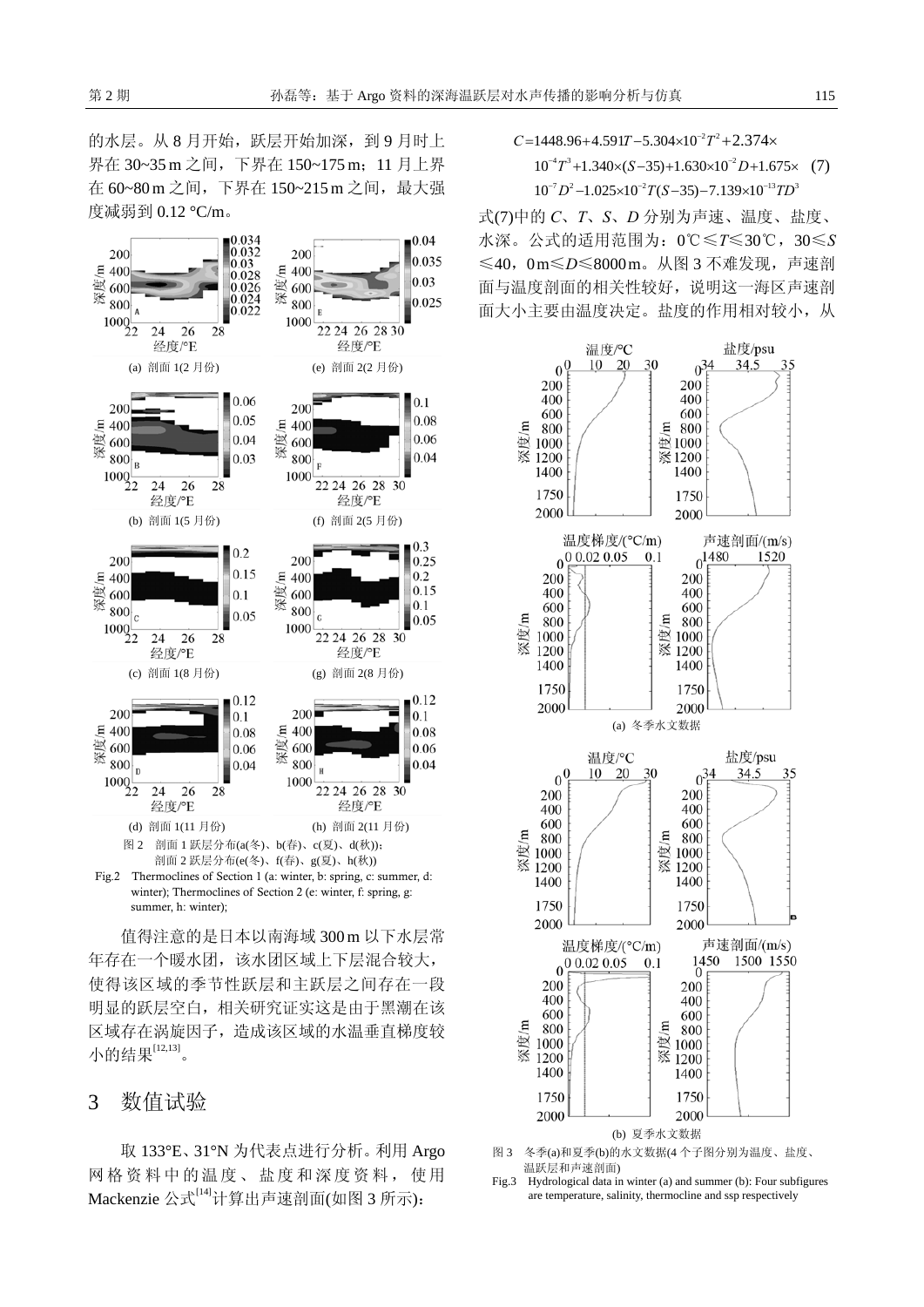Mackenzie 计算公式也不难发现这一特点。

文中使用 UMPE 模式的水平计算范围为 100 km, 共1001 个计算点;垂直计算范围为 6 km, 共 256 个计算点。声源频率为 100 Hz, 假定海表面光 滑,粗超度等于 0,该模式从海表向下分为三层, 依次为水层、沉积物层和岩石层,吸收系数为 0, 相关参数见表 1,采用全向声源。为讨论温跃层对 水声场的影响,分别从冬、夏两个季节,同时分别 将声源深度置于 5 m、250 m 和 1200 m, 在冬季时 对应着近表层、主跃层和深海层,在夏季时对应着 季节性跃层、主跃层和深层。跃层从冬季到夏季 增强,分析水声场的变化,得出跃层与水声场变化 的关系。

表 1 UMPE 模型内相关声学参量 Table 1 Related acoustic parameters in UMPE model

| 层次   | 参考密度                          | 参考层次          | 参考声谏                 |
|------|-------------------------------|---------------|----------------------|
|      | $\rho$ /(kg·m <sup>-3</sup> ) | D/m           | $C/(m \cdot s^{-1})$ |
| 水层   | 1000                          | $0 - 2000$    | 1500                 |
| 沉积物层 | 1500                          | $2000 - 2500$ | 1700                 |
| 岩石层  | 3000                          | $2500 - 6000$ | 2000                 |

分析温跃层对水声传播损失场的影响应正确 区分声速大小和声速剖面的变化趋势对水声场的 影响, 即当两个声速剖面变化趋势完全一致, 且对 应深度的声速大小存在固定差异时,对水声场的影 响是否相同。图 4(a)为相同变化趋势的两条声速 剖面。图 4(b)为剖面 1 的水声传播损失场,图 4(c) 为剖面 2 的声传播损失场。分析图 4(a)易知,当对 应水深处声速大小不同,而声速剖面的变化趋势完 全一致时,水声传播损失场几乎完全一致。

分别对比图 5、图 6、图 7 中冬夏不同温跃层 条件下声传播损失场,不难发现温跃层对水声场存 在显著影响。从各传播损失场图的左上角,即声源 的正上方可以看出,夏季主跃层较强且存在季节性 跃层条件下,传播损失要明显大于冬季无季节性跃 层且主跃层较弱情况。图 6(a)中声源的右 5(a)、图 下区域形成小范围声影区,传播损失可达 120 dB; 而 这一现象在图 5(b)、图 6(b)对应区域传播损失相 对较小, 分别为 70 dB、55 dB 左右, 这充分说明在 深海 强跃层深海声源较浅的情况下,声源周围小直 径圆形区域中存在声影区,分析其形成原因主要是 该区域较强的垂向声速梯度导致声线迅速弯向海 洋深层。张旭利用 Kraken 模型模拟浅海温跃层对 声信道影响中未曾发现该现象<sup>[2]</sup>,而该现象对水面 舰艇和水下航行器发现近距离目标具有重要的指 导意义。

水声传播损失场是声源级、声源深度、频率和

季节性跃层以上)、中间层(位于季节性跃层和主跃 层中间)和深层(位于主跃层以下), 图 5 中声源位于 5 m 时浅层水层冬、夏季节传播损失差异巨大, 深 度和水平传播距离增加时差别逐渐减小,传播损失 场左上角最大差异可达 50 dB; 当声源位于 250 m 时冬夏差异较小(图 6),位于 1200 m 差异更不明显 (图 7)。为了更好地研究不同声源深度时温跃层对 水声传播损 失场的影响,将声场衰减数值取水平方 海洋环境综合作用的结果。通过控制声源深度,调 整声源和温跃层之间的相对位置,图 5~7 中声源分 别位于 5 m、250 m 和 1200 m, 对应着近表层(位于



Fig.4 Transmission loss fields under the sound speed profiles with the same trends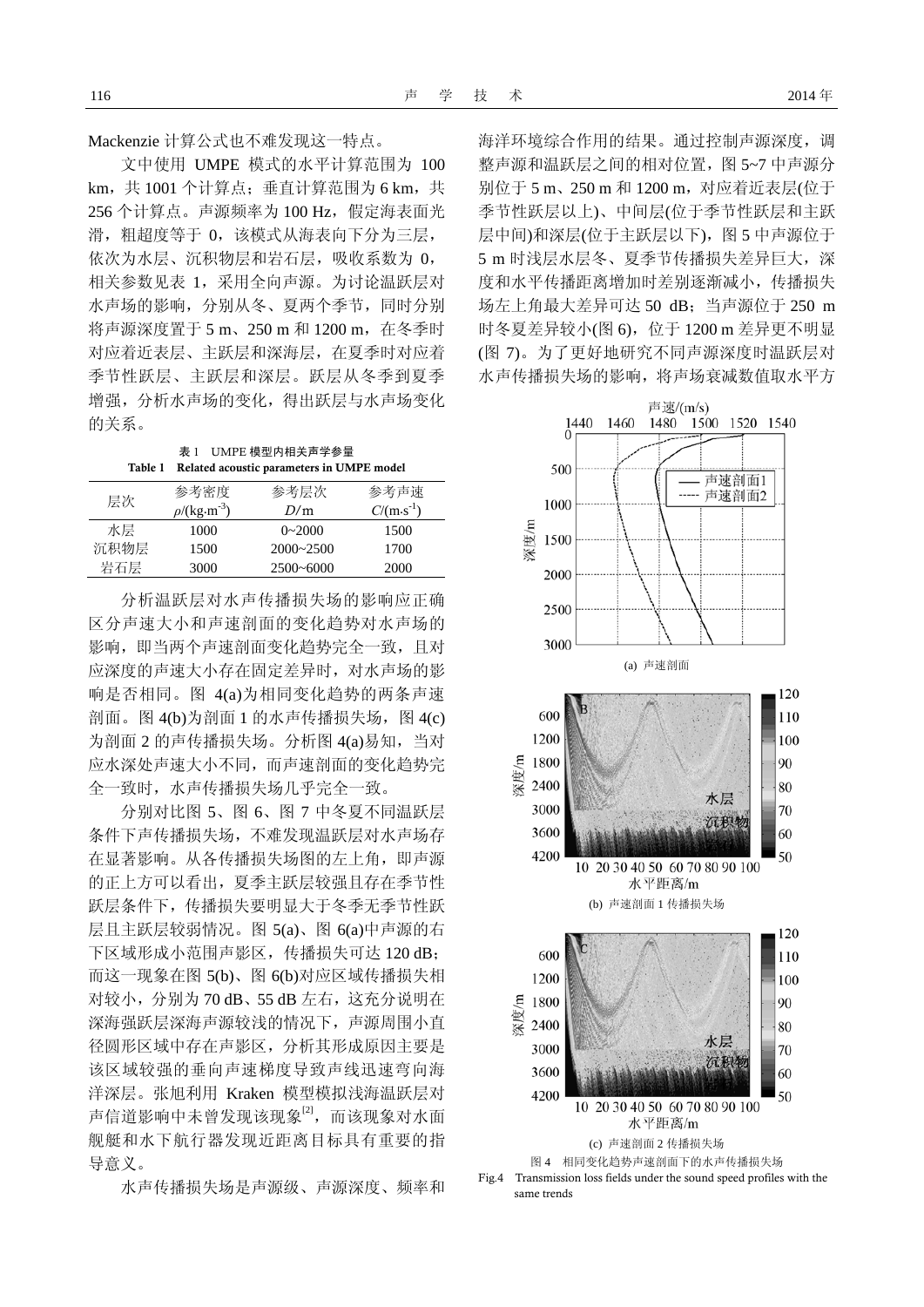向的平均(图 8),对比分析图 8 中三子图,能很好地 验证上述观点。这说明声源相对于温跃层深度越 大,温跃层对水声场传播损失的影响越小。

分析其原因可知,根据声线总是弯向声速较小 的方向,当声源位于跃层之上时,夏季声波在传播 过程中,迅速向深海弯曲,而冬季由于声速梯度较



Fig.5 The transmission loss (TL) fields in winter (a) and summer (b) as the source depth is 5m



图 6 冬季(a)和夏季(b)的声场传播损失图(声源位于 250m) Fig.6 The transmission loss (TL) fields in winter (a) and summer (b) as the source depth is 250m





小,其向深海弯曲的曲率较小;当声源位于跃层之 下时,向上传播的声波总是逐渐减小,只是夏季强 声速梯度加强了这一过程,因此差别不大。

当 *f* =100 Hz 时,温跃层对声传播损失的影响 在近场较为显著,随着距离的增加,冬、夏季节不 同温跃层的影响不明显(图 9(a))。*f* =250 Hz 时,温 跃层对声传播损失影响巨大,夏季较冬季传播损失 曲线斜率要大得多,声能损失较大,传播距离较短, 两者达到传播损失最大值对应的水平距离相差 55 km(图 9(b))。说明声源频率越高,温跃层的影响作 用越大。